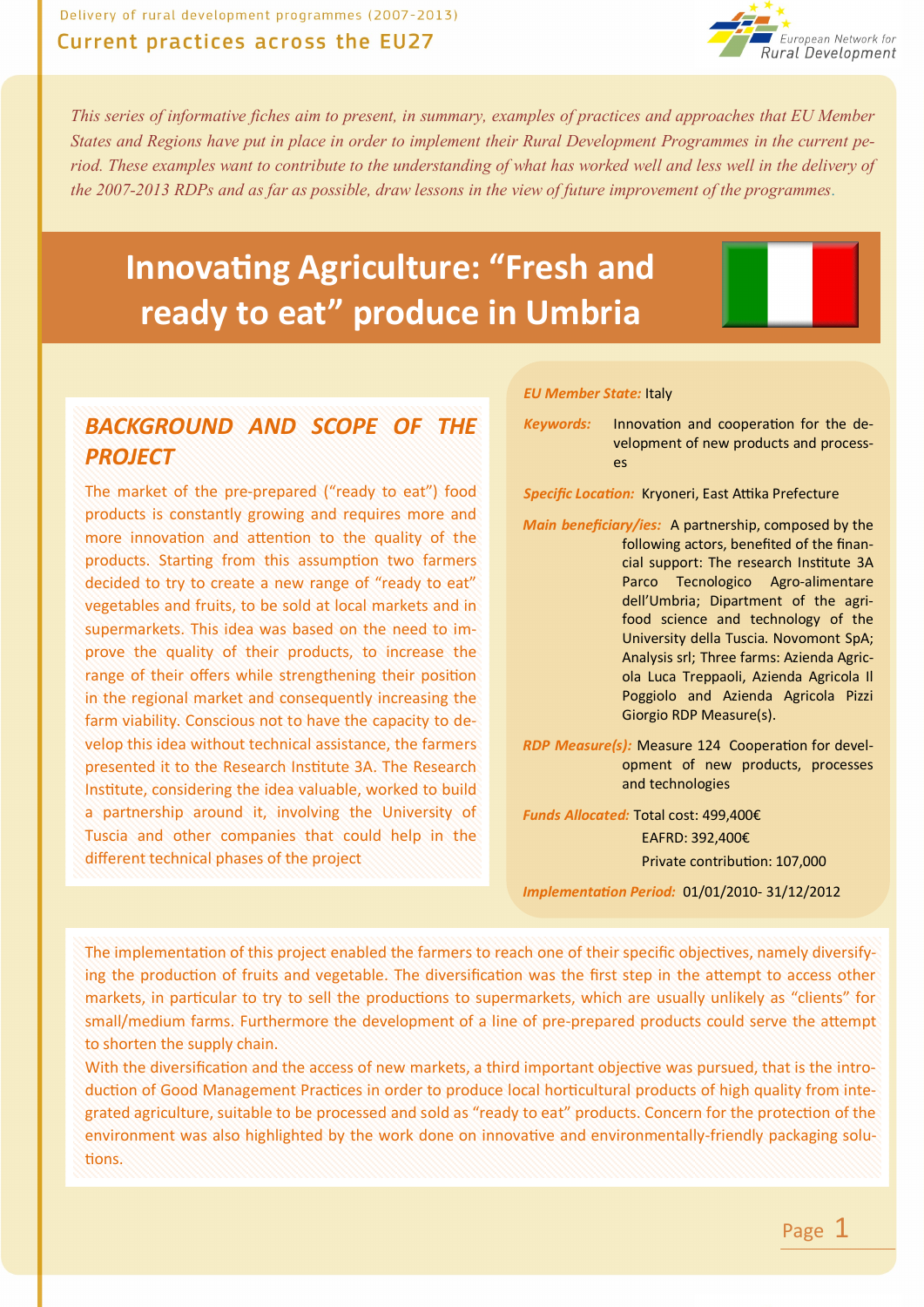Delivery of rural development programmes (2007-2013)

#### Current practices across the EU27



## **DEVELOPMENT AND PLANNING**

A detailed project plan was prepared to organise the activities within the different stages of the project and to establish specific actions and responsibilities for single partners. The involvement of different actors made it needed a detailed project plan and division of responsibilities. Being this project strictly related to agricultural activities, the project plan was very much related to the cultivation periods, which usually do not correspond to the administrative procedures.

No big risks were considered in the planning phase of the project, apart for those specifically related to the climate conditions, which agricultural activities are usually subject to, and those linked to the innovative character of the project.

To ensure the respect of different steps established in the project plan and to face the problems created by uncontrolled factors (climatic conditions mainly), the lead partner had to ask the Managing Authority (MA) for a number of extensions of the project. In spite of these few difficulties, overall the project plan was respected.



### **IMPLEMENTATION OF THE PROJECT**

The implementation of the project required first of all an important effort of coordination between the different partners. In details, the research partners (the companies Novamont SpA and Analysis srl) undertook the agronomic studies in an experimental plot and in a second stage these processes were tested in the farms. The innovative processes so tested aimed mainly at keeping products fresher for longer, increasing their 'shelf-life' and with it the possibility for them to be sold in supermarkets. Furthermore, specific studies were undertaken to improve the organoleptic attributes of fruits and vegetables and their adaptability to be processed as '*ready to eat'* products. A special effort was carry out to develop an 'environmental friendly' packaging, which also contributed to increase the 'shelf-life' of the products.

As anticipated above, a number of extensions were asked to complete the project. One important modification was done at the very beginning of the project following some changes in the composition of the partnership. As a consequence, few changes were done to adapt the project's objectives and activities to the new partnership.

During the implementation activities other little modifications were approved by the MA but they did not have any significant impacts on the results of the projects. It was pointed out though that the reason for asking the modifications was related to i) the delay in the approval of the project from the MA in the first place; and ii) the sensible reduction of the grant requested when the application was submitted. Consequently the activities initially planned in the projects could not be undertaken as they are, due to the lack of funding. This situation obliged the project holder to re-adapt the activities according to the new budget and as a consequence to ask for modifications, which become a needed condition to enable the implementation of the project.

# **RESULTS OF THE PROJECT IMPLEMENTATION**

The results achieved by the project were those expected in the planning phase. The only exception was related to the testing of some biologically decomposable mulch, which did not give the expected results, due to unfavourable climatic conditions.

The other expected results were reached without sensible difficulties. The farmers diversified their outputs, introduced new quality products, thank to which they found new market opportunities and increased the profits of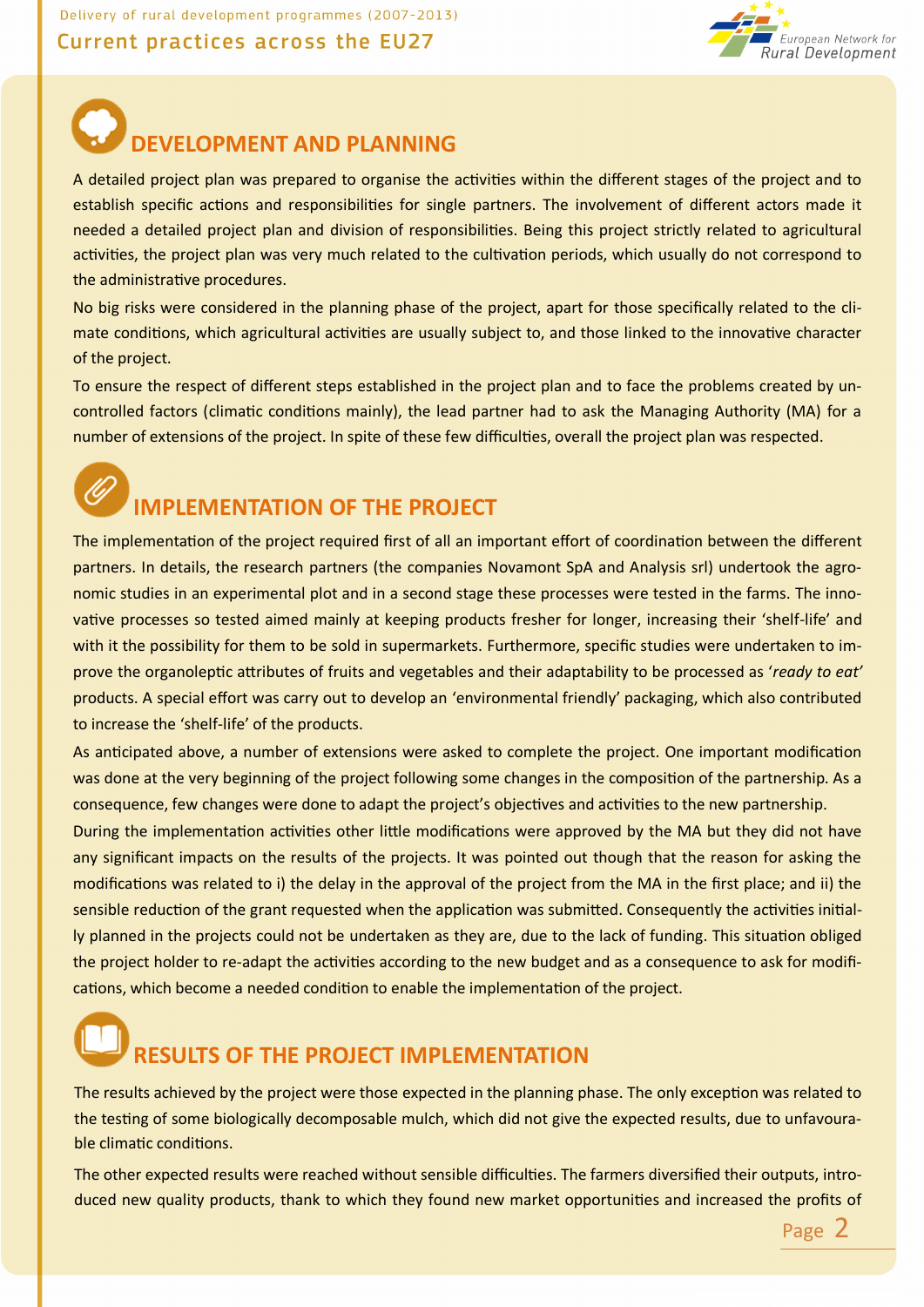

farm activities. They also became part of the regional short supply-chain, enhanced their skills, improved their farming practises, and contributed to spreading innovation.

The cooperation between the farmers, the University of Tuscia and the technological district set up a platform for interactive and innovative entrepreneurial behaviours, which still continues after the end of the project.



#### **Factors that contributed to the success of the project:**

- $\Rightarrow$  The capacity to plan the activities of the projects as well as to respect what established by the plan is considered as one of the element that ensured the success.
- $\Rightarrow$  The willingness of the farmers to participate in the process and to cooperate with the University department and the research Institutes involved was highlighted as the main success factor of the project. The farmers involved are young and open-minded to innovative solutions and diversification of the traditional production.
- $\Rightarrow$  Taking part in this cooperation project gave the farmers the opportunity to increase their competences and capacities, and not least, they established a good relation with the research partners, which is still in place also after the conclusion of the project.

#### **Factors that impeded the success of the project:**

- $\Rightarrow$  The main difficulties encountered in the implementation of the projects were of administrative nature. In fact the different partners highlighted a lack of flexibility in the administrative procedures established by the MA, which open the door to delays. The lead partner pointed out that in some cases the farmers do not accept to participate to a second project financed under M124 because of the administrative burdens they have to deal with, often for receiving a very modest financial grant.
- $\Rightarrow$  Furthermore the limitations of eligible costs and the advance payments restrictions combined with the lack of credit and the consequent difficulties to receive the money from banks are considered important factors to be tackled, because they can seriously endangered the participation of farmers to innovation projects.

#### **Resolution of problems/difficulties:**

The only way to overcome the above administrative and legal issues has been persistence. In addition, the modesty of the financial grant the farmers involved in the project had to receive made it possible for them to anticipate the money and starting the project while waiting for the completion of the administrative procedures and the payments.